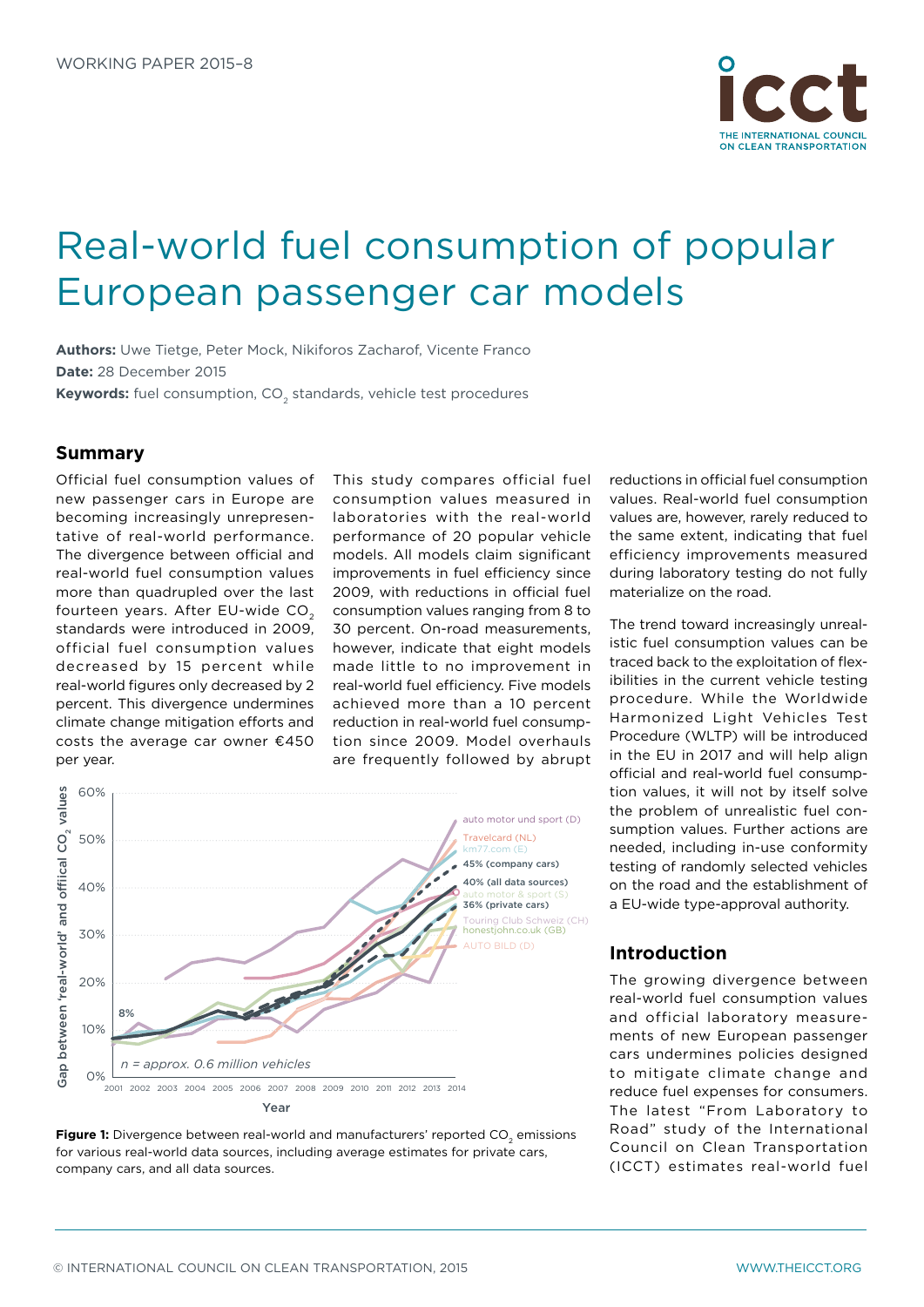consumption values from data on almost 600,000 cars from eleven data sources covering six European countries.1 The data sources include websites, records from leasing companies, and on-road vehicle tests. Based on this data, the study concludes that the divergence between real-world and official CO<sub>2</sub> values of new cars increased from about 8 percent in 2001 to 40 percent in 2014 (see Figure 1).

The divergence between official and real-world CO<sub>2</sub> values is important for all stakeholders:

- **• For society** as a whole, the gap undermines efforts to mitigate climate change and reduce fossil fuel imports into the EU.
- **• For governments**, the gap compromises tax systems and incentive schemes that are based on CO<sub>2</sub> values and can thus lead to lost tax revenues and misallocation of public funds.
- **• For car manufacturers**, the divergence puts those that want to report realistic  $CO<sub>2</sub>$  emission values at a competitive disadvantage. Manufacturers reporting unrealistic CO<sub>2</sub> values may also damage their credibility and may erode public and regulator trust in the industry.
- **• For an average car owner**, the divergence translates into increased fuel expenses of €450 per year.

This paper focuses on the consumer impacts of the growing divergence by presenting real-world fuel consumption values for selected popular car models. For consumers, real-world fuel consumption values have been decreasing less than suggested by official values. After EU-wide CO<sub>2</sub> standards were introduced in 2009, official fuel consumption values decreased



**Figure 2.** Development of average official and real-world fuel consumption values of new European passenger cars.

by 15 percent through 2014, while real-world values only decreased by 2 percent (see Figure 2). A closer look at individual vehicle models helps explain this trend.

## **Performance of individual models**

Virtually all models in the European market show a growing divergence between on-road and official fuel consumption. Nonetheless, while this is a systemic, industrywide problem, an examination of individual models reveals that the divergence can vary significantly between different models.

Figure 3 and 4 show the development of official and real-world fuel consumption values for twenty of the most popular car models in Germany from 2001 to 2014.<sup>2</sup> Each model's share of the German new car

market is presented in the graphs. The twenty models represent roughly 40 percent of all passenger cars registered in Germany during this time. Official fuel consumption values were calculated as gasoline consumption equivalents of the sales-weighted average CO<sub>2</sub> values of both diesel and gasoline vehicles.3,4 Real-world values were based on data from Spritmonitor.de.<sup>5</sup> a free web service that allows users to track their fuel consumption by entering odometer readings and the amount of fuel added during fill-ups. For each model, fuel consumption values of gasoline and diesel variants were adjusted by the gap observed in Spritmonitor.de data to arrive at an estimate of real-world fuel consumption.

See Tietge, U. et al., "From laboratory to road: A 2015 update," [http://www.theicct.](http://www.theicct.org/laboratory-road-2015-update) [org/laboratory-road-2015-update](http://www.theicct.org/laboratory-road-2015-update)

<sup>2</sup> For two of the best-selling models, the Mini Cooper Mini (3 percent market share) and Fiat Punto (2 percent market share), the calculation of real-world values was not possible due to insufficient data. The analysis thus covers 20 of the 22 best-selling car models.

<sup>3</sup> The ICCT, "European Vehicle Market Statistics," <http://eupocketbook.theicct.org/>

<sup>4</sup> CO2 values of diesel and gasoline cars were converted to gasoline consumption equivalents using a conversion factor of 1 l gasolline/100 km  $\approx$  23.4 g CO<sub>2</sub>/km.

<sup>5</sup> See<www.spritmonitor.de>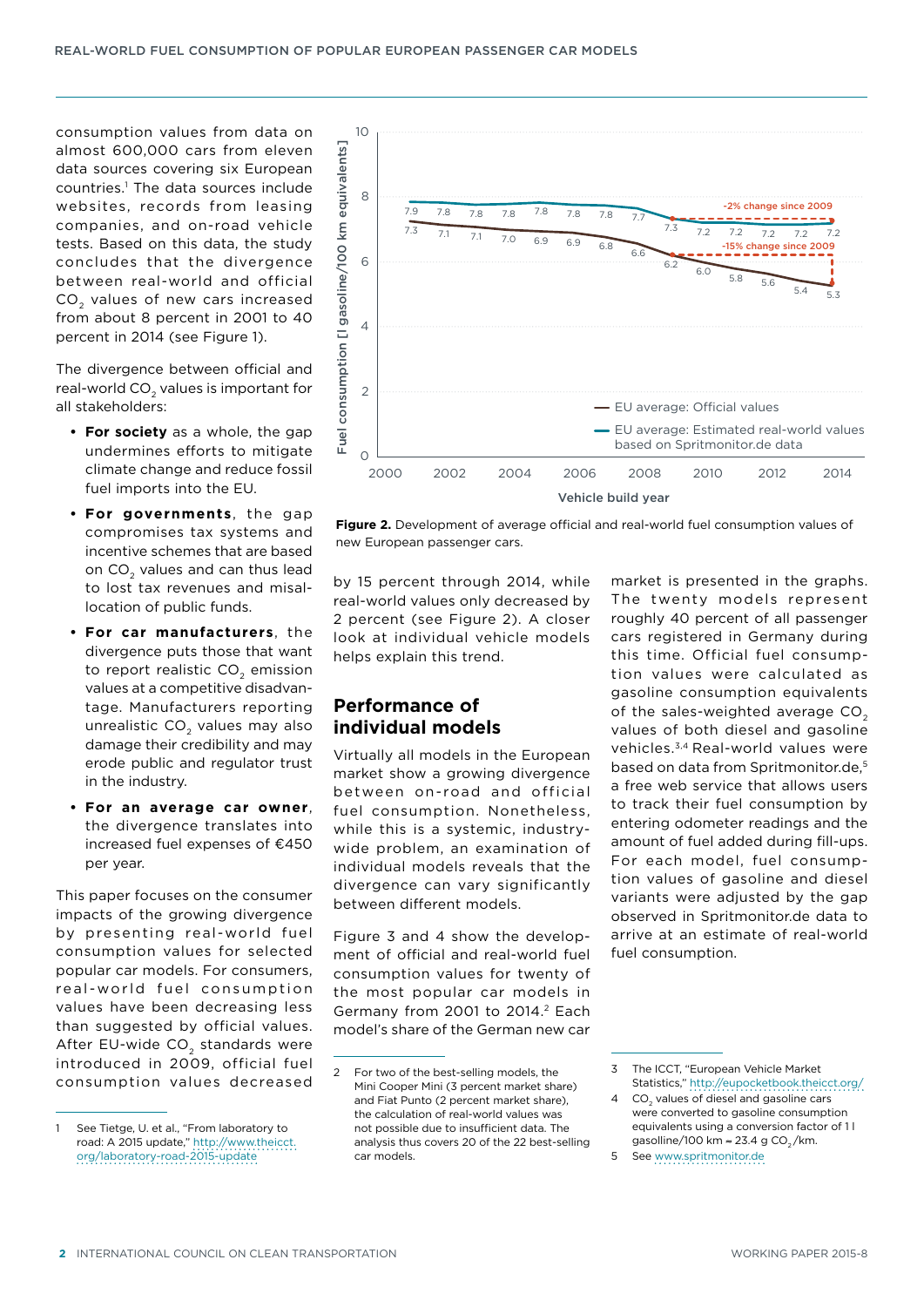

<span id="page-2-0"></span>Build Year

**Figure 3:** Official and real-world fuel consumption values of popular car models in Germany. Arrowheads mark the timing of major technical overhauls. Minimum and maximum number of Spritmonitor.de entries per year presented in the bottom-left corners.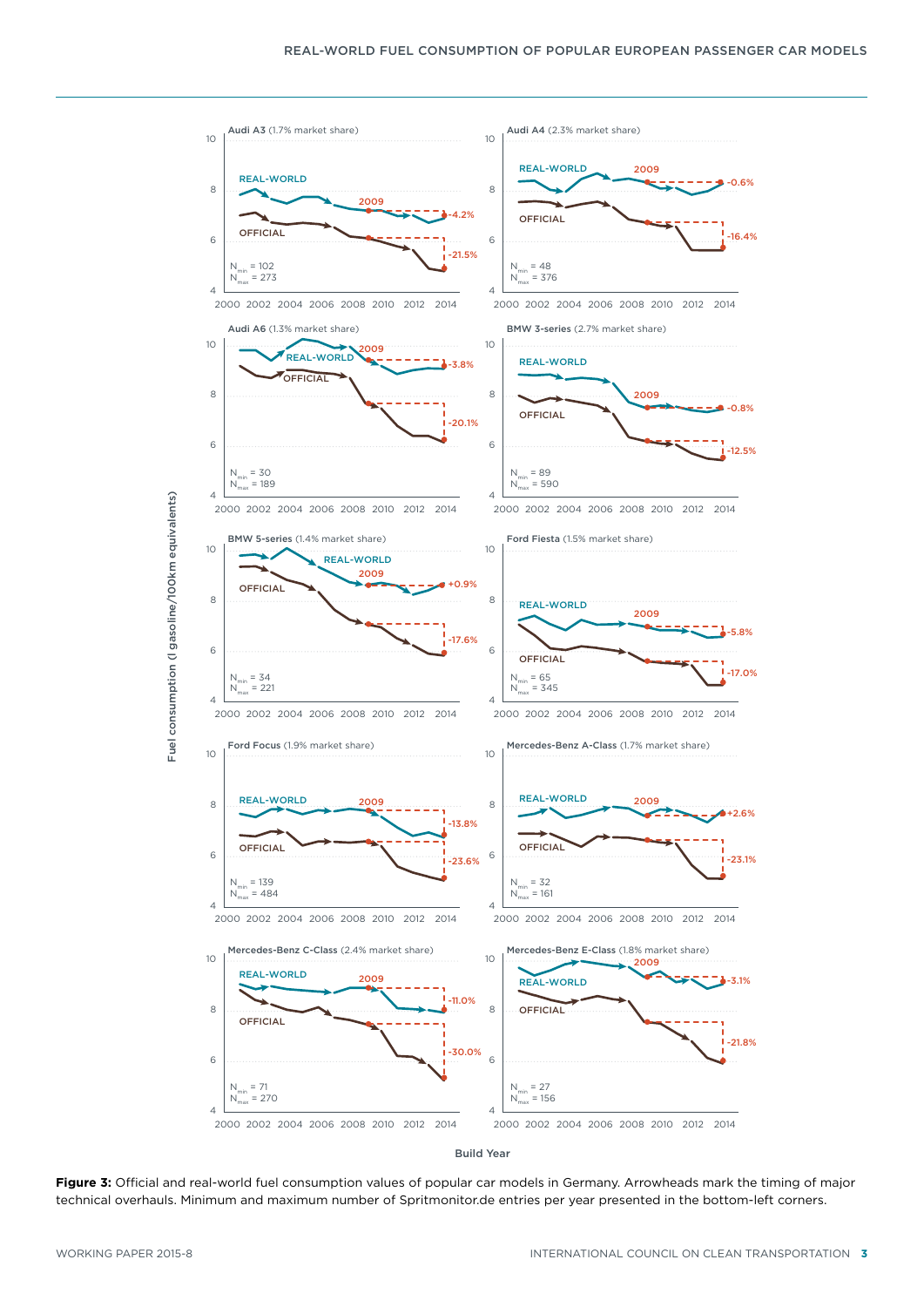

Build Year

<span id="page-3-0"></span>**Figure 4.** Official and real-world fuel consumption values of popular car models in Germany (continued). Arrowheads mark the timing of major technical overhauls. Minimum and maximum number of Spritmonitor.de entries per year presented in the bottom-left corners.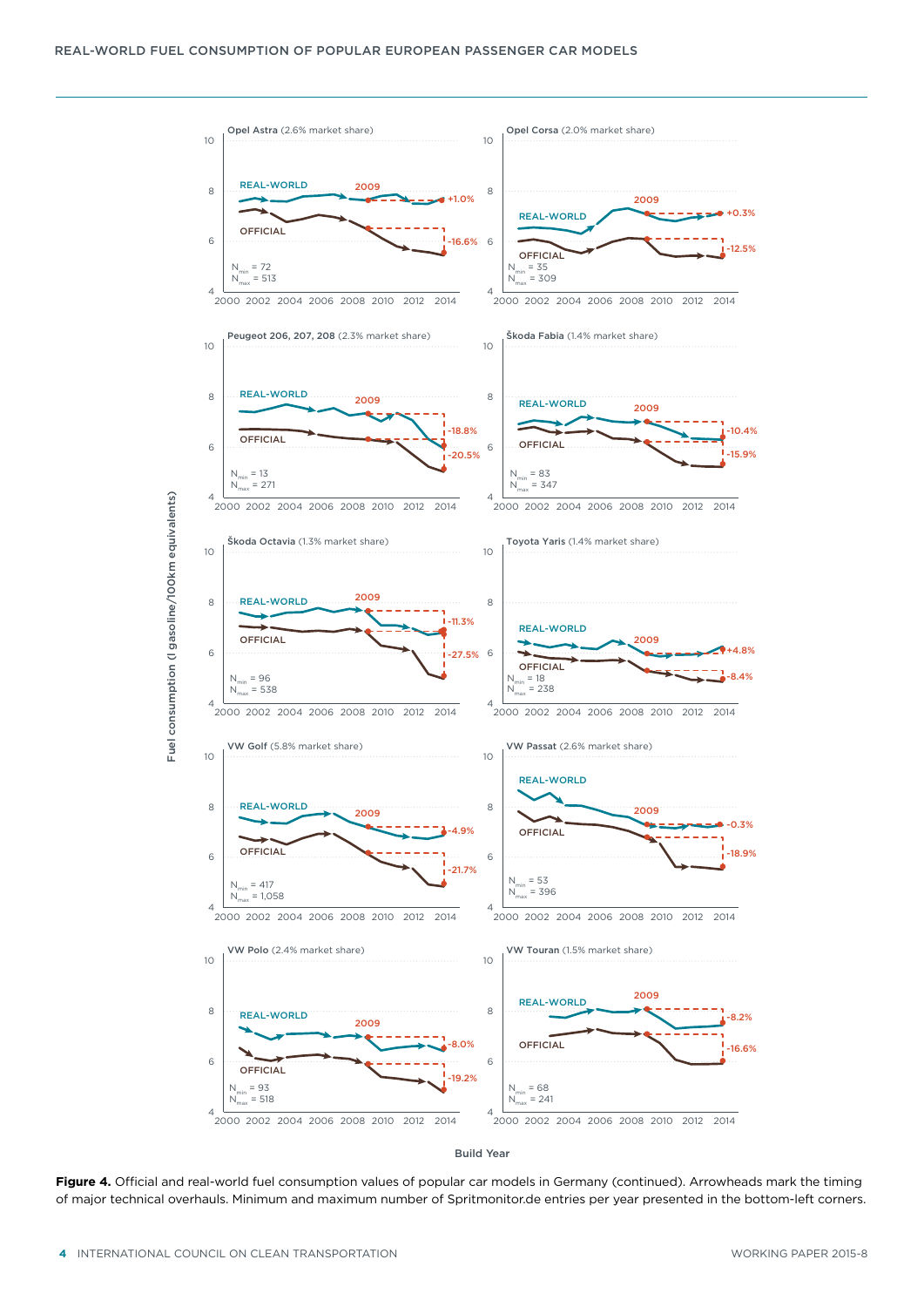All models included in the analysis show a decrease in official fuel consumption values from 2001 to 2014. This trend is particularly pronounced for the Mercedes-Benz C-Class and the BMW 5-series, which achieved a 40 percent decrease in official fuel consumption values between 2001 and 2014. These reductions do not necessarily translate into fuel savings on the road: the divergence between real-world and official fuel consumption values ranged from 33 to 51 percent in 2014.

The analysis of individual car models reveals that technical overhauls (see arrowheads in [Figure](#page-2-0) 3 and [Figure](#page-3-0) 4), particularly after EU-wide CO<sub>2</sub> standards were introduced in 2009, are often followed by sharp decreases in official fuel consumption values while real-world values typically do not decrease by the same magnitude. This development is particularly

pronounced for the VW Passat after the model generation B7 was introduced in 2010. The facelift was followed by a 1.0 l/100 km drop in official fuel consumption values but real-world performance remained virtually unchanged. Other models such as the Audi A4, Ford Fiesta, Mercedes-Benz A-Class, Škoda Octavia, and VW Golf show similar increases in the divergence between real-world and on-road fuel consumption values after technical overhauls.

Figure 5 summarizes the reduction in official and real-world fuel consumption of the 20 selected models from 2009 to 2014. Five models out of the top 20 — the BMW 5-series, Mercedes-Benz A-Class, Opel Astra, Opel Corsa, and Toyota Yaris actually increased real-world fuel consumption since EU-wide CO<sub>2</sub> standards were introduced in 2009. Another three models — the Audi





A4, BMW 3-series, and VW Passat — made little progress, with less than one percent real-world fuel consumption reductions in the same time period. Among the models evaluated, the Peugeot 206-208 had the highest reduction in real-world fuel consumption values since 2009 (about 19 percent). The Ford Focus, Mercedes-Benz C-Class, Skoda Fabia, and Skoda Octavia all reduced real-world fuel consumption by more than 10% since 2009.

### **Reasons for the growing gap**

Real-world driving is a generic term that covers the wide range of driving conditions that vehicles are subject to during actual use. The real-world, on-road fuel consumption of cars varies depending on vehicle and road characteristics, driving style, and environmental conditions. Nonetheless, when looking at real-world fuel consumption data from a large numbers of vehicles, the results of the vast majority of vehicles tend to cluster around a central estimate, and official fuel consumption values have become increasingly unrepresentative of this estimate over time. More importantly, average real-world driving characteristics do not change significantly from year to year and, thus, should have little impact on the trends from one year to the next.

Spritmonitor.de data show that the share of different driving styles has remained fairly constant over time, indicating that behavioral changes are not a viable explanation for the increasing gap.6 Figure 2 shows that driving style, ranging from economical to speedy driving, significantly impacts fuel consumption. According to Spritmonitor.de data, economical driving on average reduces fuel consumption by 7 percent compared to balanced driving, while speedy

<sup>6</sup> Spritmonitor.de users can select one of three driving styles (economical, balanced, or speedy) when entering data after fill-ups.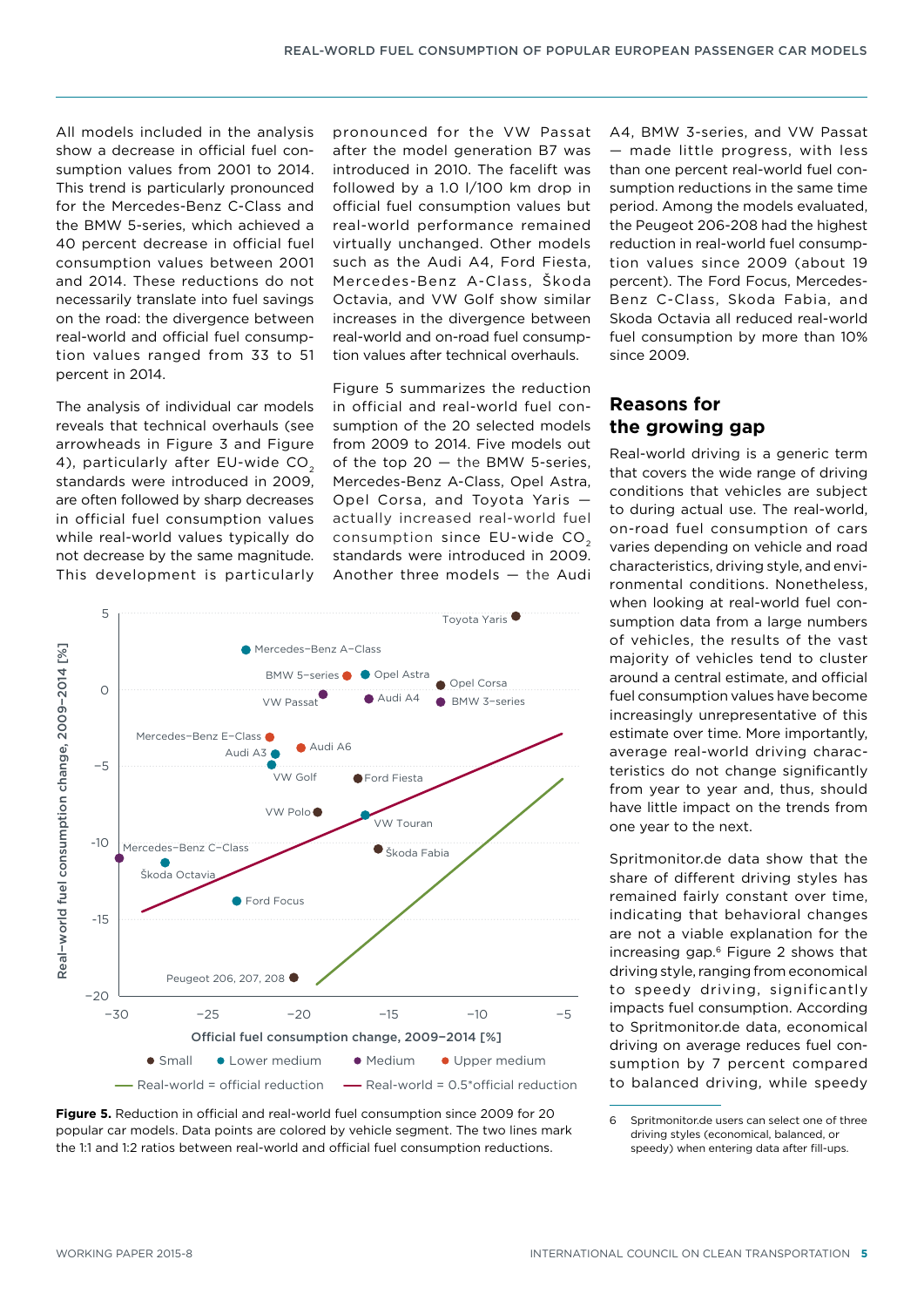driving has the opposite effect with a 6 percent increase (both effects being constant over time). In other words, not even economical drivers can achieve the fuel efficiency reported by manufacturers, and the gap has been widening.

It should be noted that EU CO<sub>2</sub> targets apply to the average for all vehicles sold per year by each manufacturer. Vehicle manufacturers are therefore not obliged to reduce fuel consumption values for every model every year and most vehicles are redesigned every five years or so, with occasional significant mid-cycle facelifts. Following the introduction of all-new model generations and model facelifts, official fuel consumption values typically decline (see Figures 3 and 4). Real-world fuel consumption values, however, frequently do not follow this trend, indicating that improvements in fuel efficiency measured during laboratory testing do not fully materialize on the road. The pattern of sudden increases in the divergence between real-world and official fuel consumption values indicates that the growing gap is a product of unrealistic official fuel consumption values.

A joint study by Element Energy and the ICCT identified four key factors for the increasing divergence between real-world and official fuel consumption values in the EU.7 These factors are primarily related to different flexibilities in the vehicle testing procedure:

**• Road load determination.** The aerodynamic and rolling resistances that a vehicle has to overcome during driving, the so-called road load, have to be determined prior to laboratory testing. Manufacturers are increasingly exploiting flexibilities and tolerances in this stage, like





removing side mirrors, reducing vehicle weight, and using tolerances in the measurement procedure to their advantage.

- **• Laboratory test design.** Vehicles are tested under conditions that are unrepresentative of average real-world conditions (e.g., ambient test temperatures of 20 to 30°C) and regulations allow for flexibilities and tolerances that manufacturers are increasingly exploiting.
- **• New technologies.** Some fuelsaving technologies, such as stop-start systems and hybrid powertrains, tend to be more effective during laboratory testing than during real-world driving.
- **• Other parameters.** Auxiliary systems, such as air-conditioning and on-board entertainment systems, are switched off during vehicle testing but consume energy during real-world operation.

# **Conclusions and policy implications**

The analysis of 20 popular vehicle models demonstrates that reductions in real-world fuel consumption fall short of the improvements in official values. Moreover, official fuel consumption values have become increasingly unrepresentative of real-world performance over time. The pattern of abrupt increases in the gap after model overhauls indicate that unrealistic official fuel consumption values are the source of the growing gap.

The growing divergence between official and real-world fuel consumption values is primarily a result of the exploitation of flexibilities in the current testing procedure. A new test procedure, the Worldwide Harmonized Light Vehicles Test Procedure (WLTP), will replace the current testing procedure in the EU in 2017. While the WLTP will be an improvement, it will not by itself resolve all known issues. Even with the introduction of the WLTP, fuel consumption tests will still be conducted in laboratories on pre-series vehicles specially prepared by manufacturers

Stewart, A., et al., "Impacts of real-world driving on emissions from UK cars and vans," [https://www.theccc.org.uk/publication/](https://www.theccc.org.uk/publication/impact-of-real-world-driving-emissions/) [impact-of-real-world-driving-emissions/](https://www.theccc.org.uk/publication/impact-of-real-world-driving-emissions/)